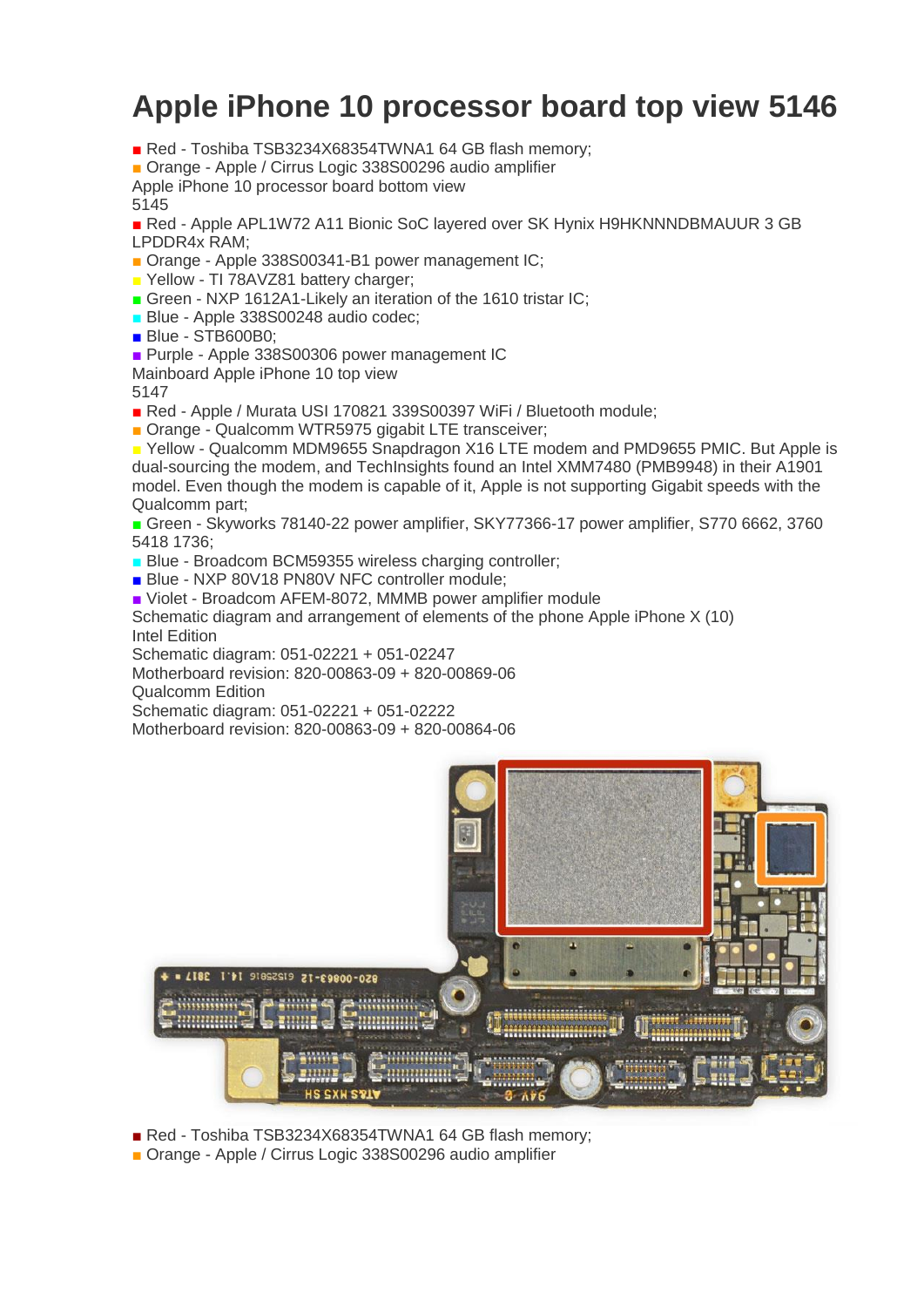

■ Red - Apple APL1W72 A11 Bionic SoC layered over SK Hynix H9HKNNNDBMAUUR 3 GB LPDDR4x RAM;

- Orange Apple 338S00341-B1 power management IC;
- **P** Yellow TI 78AVZ81 battery charger:
- Green NXP 1612A1-Likely an iteration of the 1610 tristar IC;
- Blue Apple 338S00248 audio codec;
- Blue STB600B0;
- Purple Apple 338S00306 power management IC



- Red Apple / Murata USI 170821 339S00397 WiFi / Bluetooth module;
- Orange Qualcomm WTR5975 gigabit LTE transceiver;

■ Yellow - Qualcomm MDM9655 Snapdragon X16 LTE modem and PMD9655 PMIC. But Apple is dual-sourcing the modem, and TechInsights found an Intel XMM7480 (PMB9948) in their A1901 model. Even though the modem is capable of it, Apple is not supporting Gigabit speeds with the Qualcomm part;

■ Green - Skyworks 78140-22 power amplifier, SKY77366-17 power amplifier, S770 6662, 3760 5418 1736;

- **Blue Broadcom BCM59355 wireless charging controller:**
- Blue NXP 80V18 PN80V NFC controller module;
- Violet Broadcom AFEM-8072, MMMB power amplifier module

## **Thumbnails**